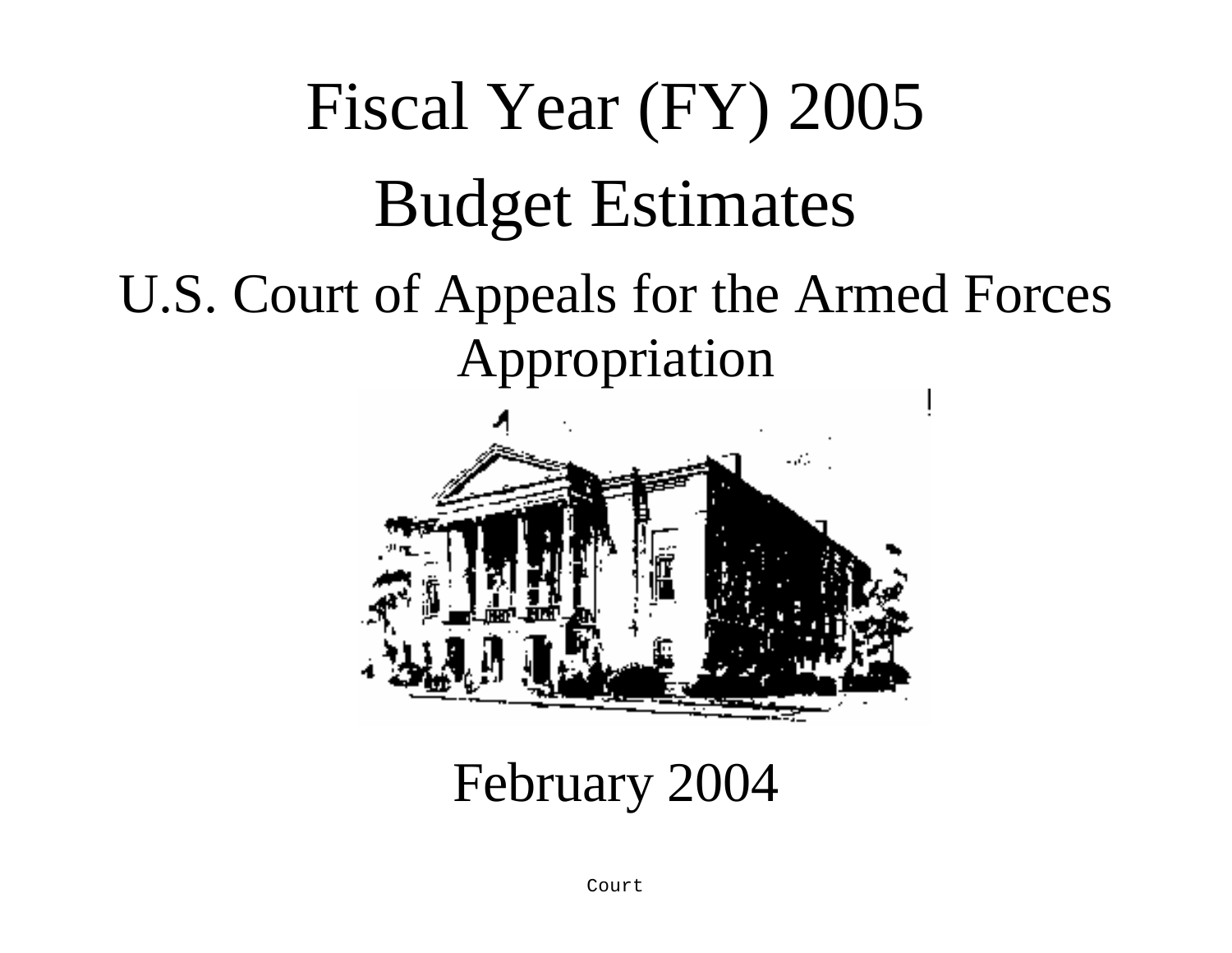#### **APPROPRIATION HIGHLIGHTS UNITED STATES COURT OF APPEALS FOR THE ARMED FORCES Fiscal Year (FY) 2005 Budget Estimates**

(\$ in Millions)

FY 2003 Price Program FY 2004 Price Program FY 2005 **Appropriation Summary:** Actual Change Growth Estimate Change Growth Estimate U.S. Court of Appeals for the Armed Forces, Defense 9.349 0.286 0.649 10.284 0.201 0.340 10.825 Budget Activity 4: Administration and Servicewide Activities

**Description of Operations Financed:** The United States Court of Appeals for the Armed Forces is an Article I Court established by the Uniform Code of Military Justice (10 USC 941). The Court Serves as the Court of last resort for the vast majority of criminal appeals in the military justice system of the United States and is subject only to certiorari review by the Supreme Court of the United States in a limited number of cases. The Court's jurisdiction extends to the review of questions of law that have been approved by reviewing authorities and affirmed or set aside by a Court of Criminal Appeals. The Court also exercises its extraordinary relief authority pursuant to the All Writs Act.

This appropriation provides for the salaries of five civilian judges and a staff of 54 other civilian positions. Funding covers the costs of personnel compensation, travel, rent to GSA, equipment maintenance, protection services, communications, supplies & materials, printing and other services, including reimbursable U.S. Federal Marshals responsible for Court security.

#### **Narrative Explanation of Changes:**

FY 2004 to FY 2005

The program reflects standard price changes, with a total price growth of \$0.201 million.

The overall program growth of \$0.340 million provides for the following Sub-Activity impacts:

a. Program Changes (\$0.340 million)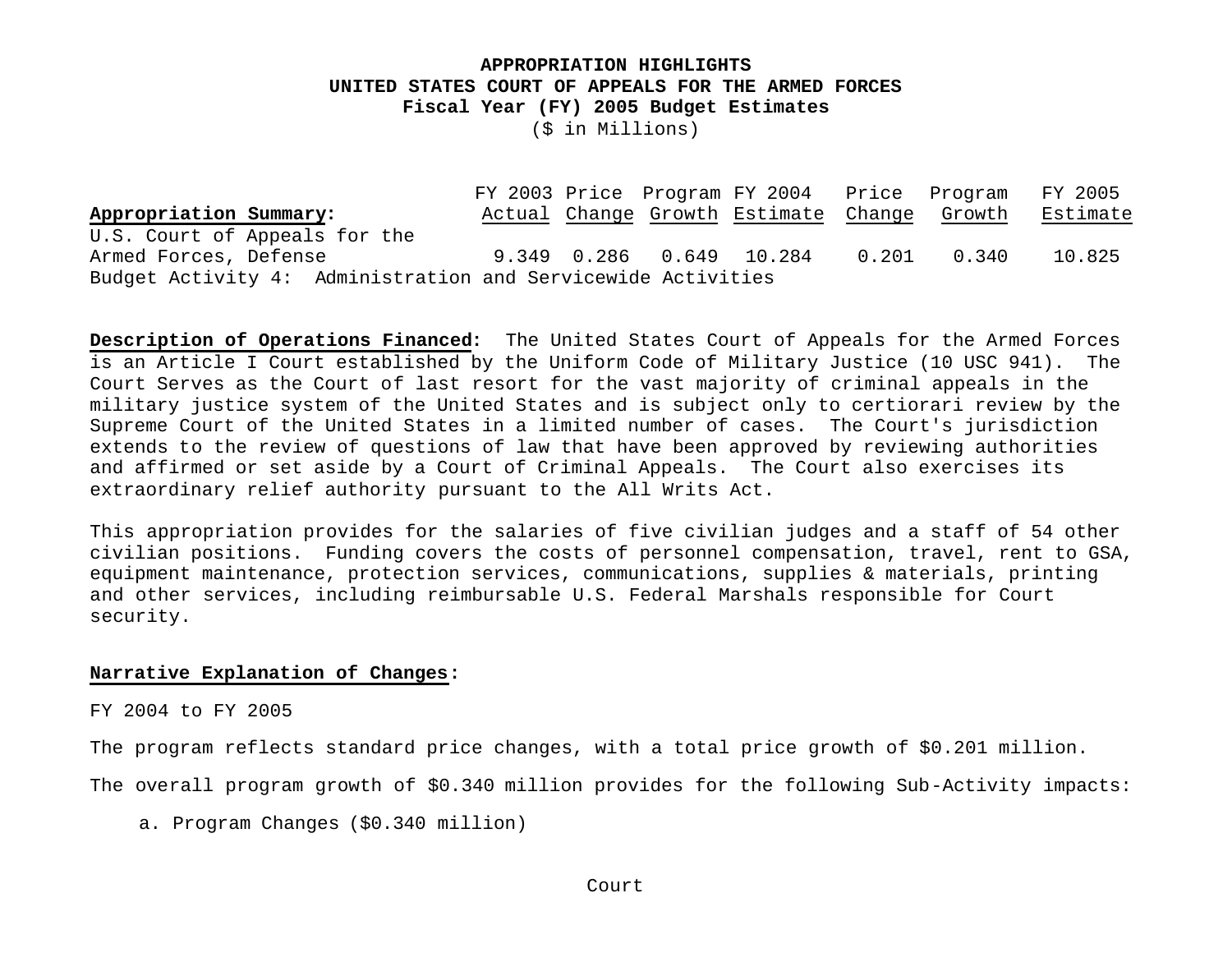## **APPROPRIATION HIGHLIGHTS UNITED STATES COURT OF APPEALS FOR THE ARMED FORCES Fiscal Year (FY) 2005 Budget Estimates** (\$ in Millions)

- (1) Civilian Personnel Compensation raised to provide for increased full-time permanent personnel. (\$0.036 million)
- (2) Rental Payments to GSA increased due to escalating operating and security costs. (\$0.317 million)
- (3) Purchased Communications: minor adjustments to program requirements. (\$-0.001 million)
- (4) Supplies and Materials: minor adjustments to program requirements. (\$-0.001 million)
- (5) Other Intra-Government Purchases: minor adjustments to program requirements. (\$-0.001 million)
- (6) Other Contracts decreased to provide funding to lines with greater need. (\$-0.010 million)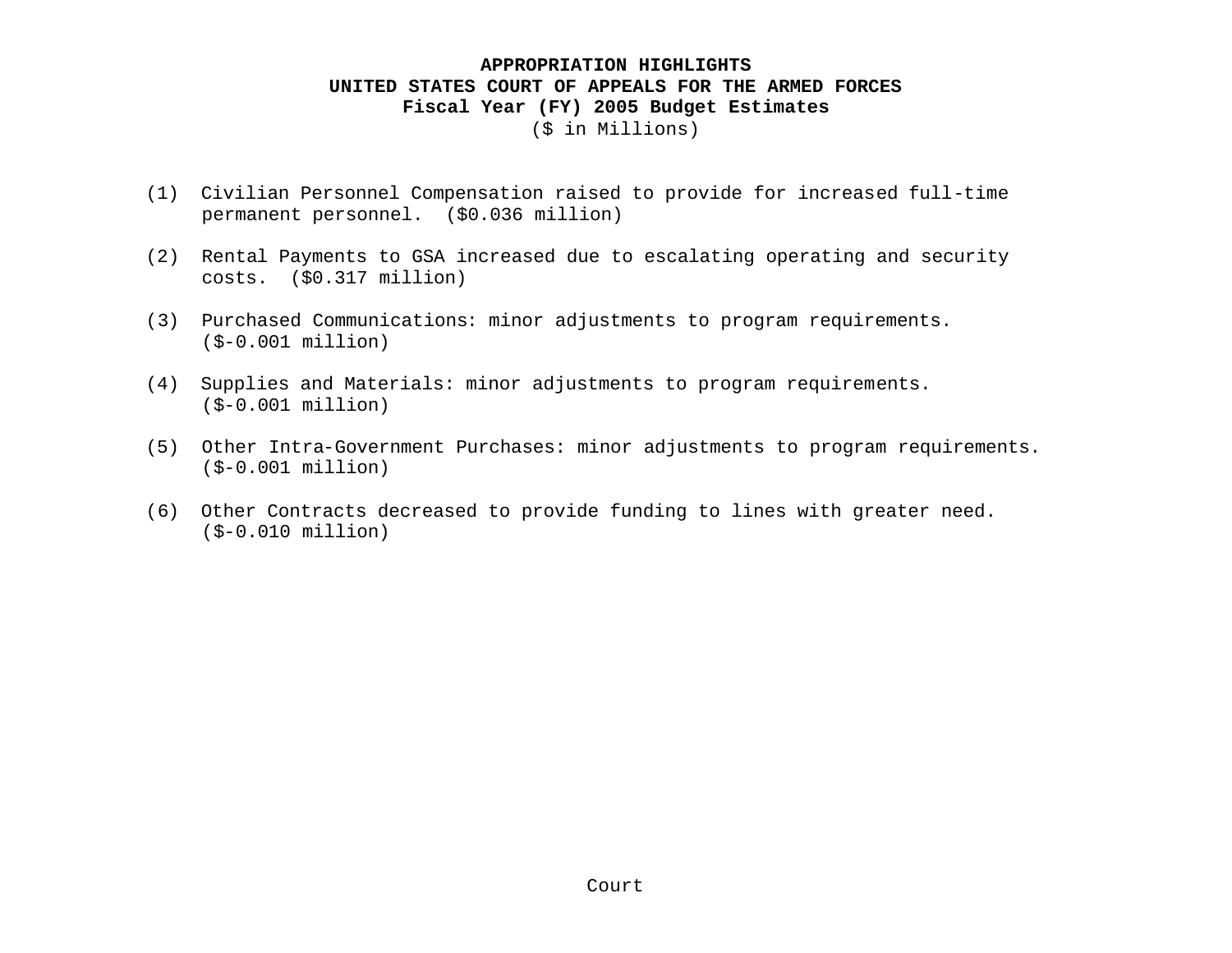#### **UNITED STATES COURT OF APPEALS FOR THE ARMED FORCES, DEFENSE SUMMARY OF INCREASES AND DECREASES**

(Dollars in Thousands)

|    |                                                                                                                                       |       | BA 4   |
|----|---------------------------------------------------------------------------------------------------------------------------------------|-------|--------|
|    | FY 2004 President's Budget Request                                                                                                    |       | 10,333 |
|    | 1. Congressional Adjustment<br>General Provisions - Section 8126(a): Management Efficiencies                                          | $-49$ | $-49$  |
|    | FY 2004 Appropriated Amount                                                                                                           |       | 10,284 |
|    | 2. Program Changes                                                                                                                    |       |        |
|    | FY 2004 Baseline Funding                                                                                                              |       | 10,284 |
|    | 3. Reprogrammings/Supplemental                                                                                                        |       |        |
|    | Revised FY 2004 Estimate                                                                                                              |       | 10,284 |
|    | 4. Price Change                                                                                                                       |       | 201    |
| 5. | Functional Transfers                                                                                                                  |       |        |
| б. | Program Increases                                                                                                                     |       | 353    |
|    | a) Civilian Personnel Compensation                                                                                                    | 36    |        |
|    | Increase in full-time permanent personnel<br>b) Rental Payments to GSA<br>Higher bills due to escalating operating and security costs | 317   |        |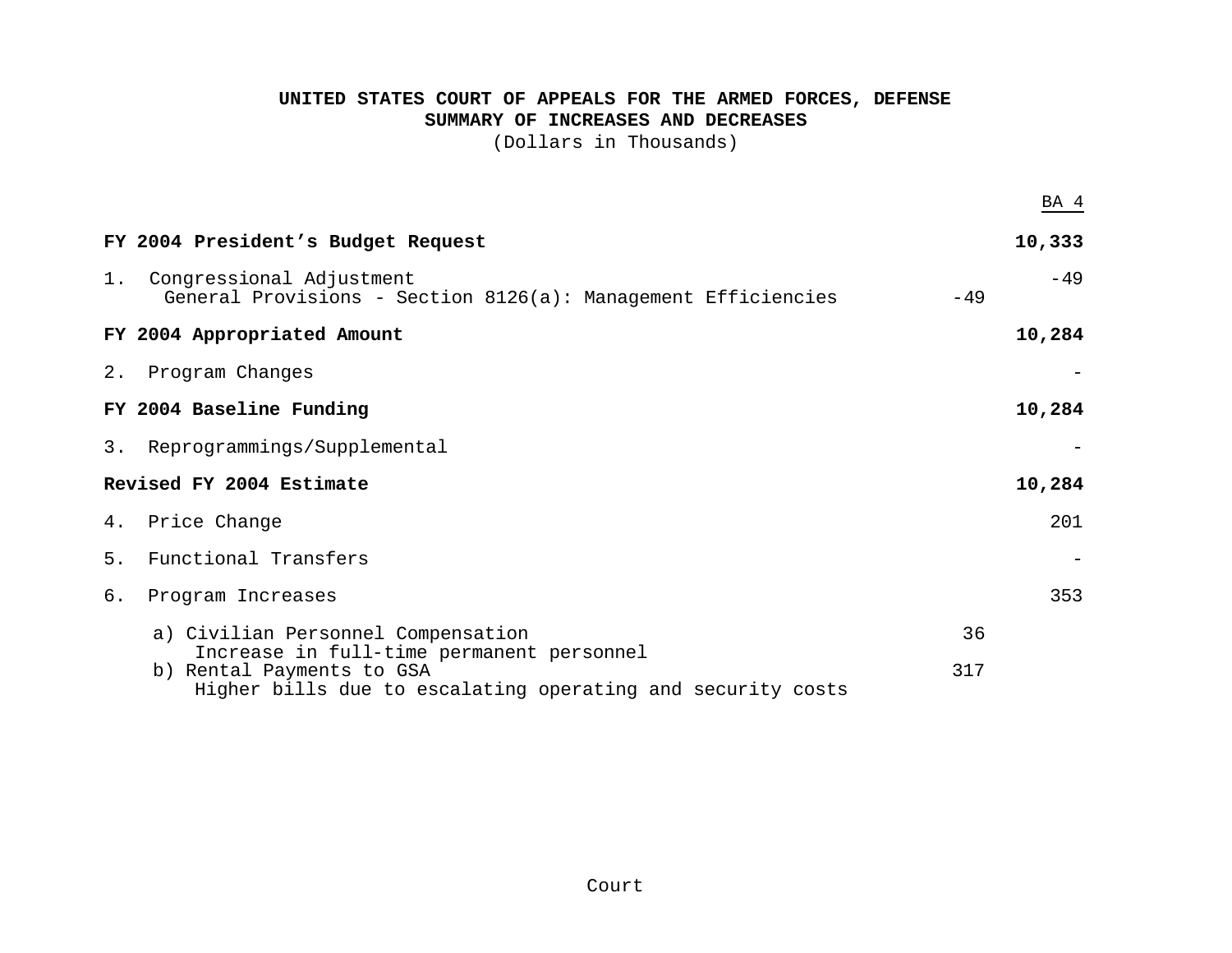#### **UNITED STATES COURT OF APPEALS FOR THE ARMED FORCES, DEFENSE SUMMARY OF INCREASES AND DECREASES**

(Dollars in Thousands)

|                                                                                  |       | BA 4  |
|----------------------------------------------------------------------------------|-------|-------|
| Program Decreases                                                                |       | $-13$ |
| a) Purchased Communications<br>Minor adjustments to program requirements         | $-1$  |       |
| b) Supplies and Materials<br>Minor adjustments to program requirements           | - 1   |       |
| c) Other Intra-Government Purchases<br>Minor adjustments to program requirements | $-1$  |       |
| Other Contracts<br>d)<br>Decreased to provide funding to lines with greater need | $-10$ |       |

## **FY 2005 Budget Request 10,825**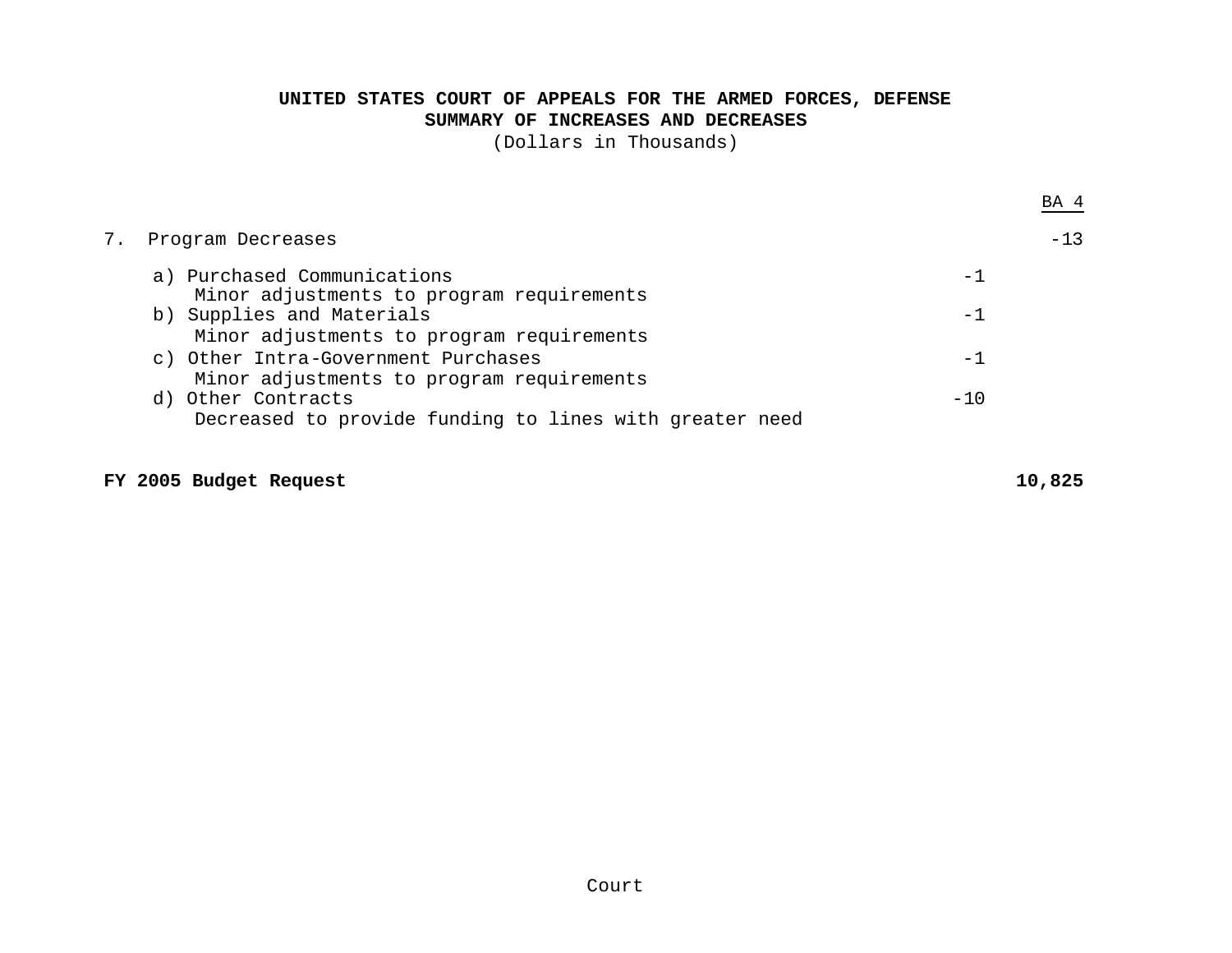## **UNITED STATES COURT OF APPEALS FOR THE ARMED FORCES, DEFENSE PERSONNEL SUMMARY**

|                                                |                          |         | Change         |                 |
|------------------------------------------------|--------------------------|---------|----------------|-----------------|
|                                                | FY 2003                  | FY 2004 | <b>FY 2005</b> | FY 2004/FY 2005 |
| Active Military End Strength (E/S) (Total)     |                          |         |                |                 |
| Officer                                        |                          |         |                |                 |
| Enlisted                                       |                          |         |                |                 |
| Civilian End Strength (Total)                  |                          |         |                |                 |
| US Direct Hire                                 | 53                       | 59      | 59             |                 |
| Foreign National Direct Hire                   | $\overline{\phantom{0}}$ | $-$     | $-$            |                 |
| Total Direct Hire                              | 53                       | 59      | 59             |                 |
| Foreign National Indirect Hire                 |                          |         |                |                 |
| Active Military Average Strength (A/S) (Total) |                          |         |                |                 |
| Officer                                        |                          |         |                |                 |
| Enlisted                                       |                          |         |                |                 |
| Civilian FTEs (Total)                          |                          |         |                |                 |
| US Direct Hire                                 | 53                       | 59      | 59             |                 |
| Foreign National Direct Hire                   | $\overline{\phantom{0}}$ | $-$     | $-$            |                 |
| Total Direct Hire                              | 53                       | 59      | 59             |                 |
| Foreign National Indirect Hire                 |                          |         |                |                 |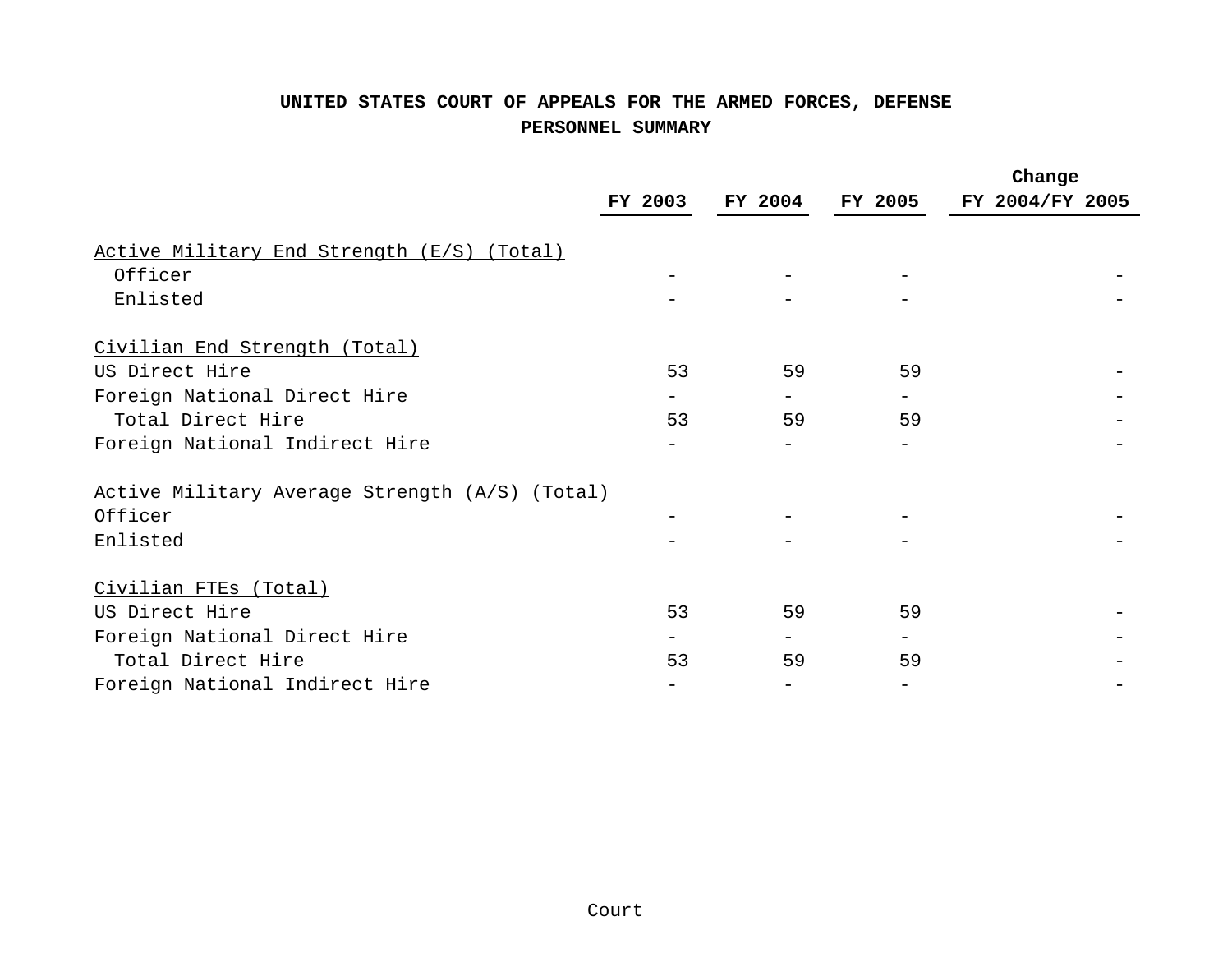#### **I. Description of Operations Financed:**

The United States Court of Appeals for the Armed Forces is an Article I Court established by the Uniform Code of Military Justice (10 USC 941). The Court serves as the Court of last resort for the vast majority of criminal appeals in the military justice system of the United States and is subject only to certiorari review by the Supreme Court of the United States in a limited number of cases. The Court's jurisdiction extends to the review of questions of law that have been approved by reviewing authorities and affirmed or set aside by a Court of Criminal Appeals. The Court also exercises its extraordinary relief authority pursuant to the All Writs Act.

This appropriation provides for the salaries of five civilian judges and a staff of 54 other civilian positions. All customary expenses required to operate a government activity are financed, such as salaries, benefits, travel costs, rent, communications services, supplies and materials, purchase of equipment, maintenance, contractual services, and the expense of printing opinions and decisions of the Court.

#### **II. Financial Summary (O&M: Dollars in Thousands):**

|                                               |                    |                   | FY 2004       |                     |                     |
|-----------------------------------------------|--------------------|-------------------|---------------|---------------------|---------------------|
| Activity Group:<br>Α.                         | FY 2003<br>Actuals | Budget<br>Request | Appropriation | Current<br>Estimate | FY 2005<br>Estimate |
| U.S. Court of Appeals<br>for the Armed Forces | 9,349              | 10,333            | 10,284        | 10,284              | 10,825              |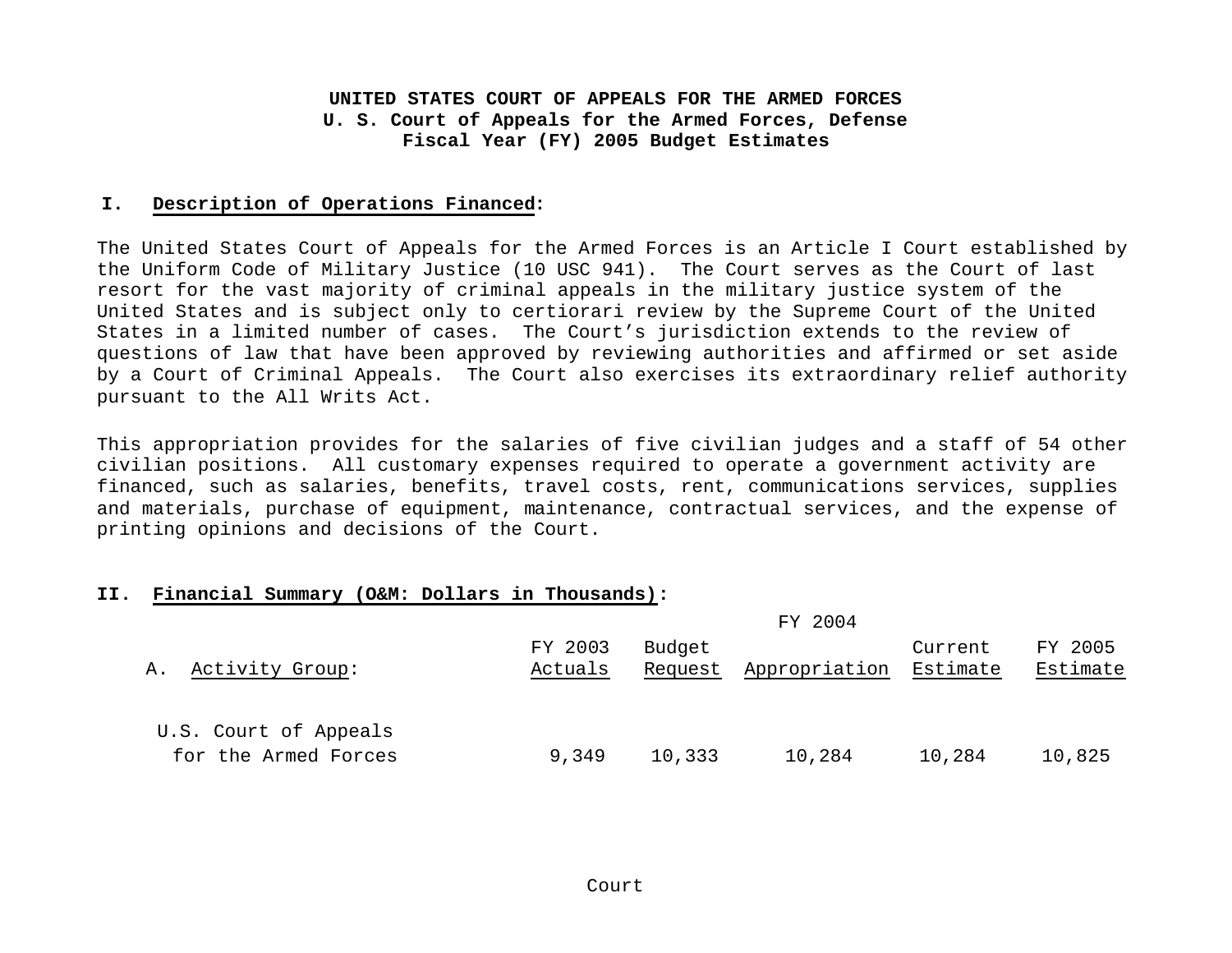## **II. Financial Summary (O&M: Dollars in Thousands) (continued):**

B. Reconciliation Summary:

|                                                            | Change          | Change            |
|------------------------------------------------------------|-----------------|-------------------|
|                                                            | FY 2004/FY 2004 | FY 2004/FY 2005   |
| Baseline Funding                                           | 10,333          | 10,284            |
| Cong. Adjustments - General Provisions                     | $-49$           |                   |
| Subtotal                                                   | 10,284          | 10,284            |
| Price Changes                                              |                 | 201               |
| Program Changes                                            |                 | 340               |
| Current Estimate                                           | 10,284          | 10,825            |
| C. Reconciliation of Increases and Decreases:              |                 |                   |
|                                                            |                 | (\$ in Thousands) |
| FY 2004 President's Budget Request                         |                 | 10,333            |
| 1. Congressional Adjustments                               |                 | $-49$             |
| a. Undistributed Adjustments                               |                 |                   |
| b. Undistributed Adjustments                               |                 |                   |
| Adjustments to Meet Congressional Intent<br>$\mathsf{C}$ . |                 |                   |
| d. General Provisions                                      |                 |                   |
| 1) Section 8126(a): Management Efficiencies                | $-49$           |                   |
| FY 2004 Appropriated Amount                                |                 | 10,284            |
| Emergency Supplemental<br>$2$ .                            |                 |                   |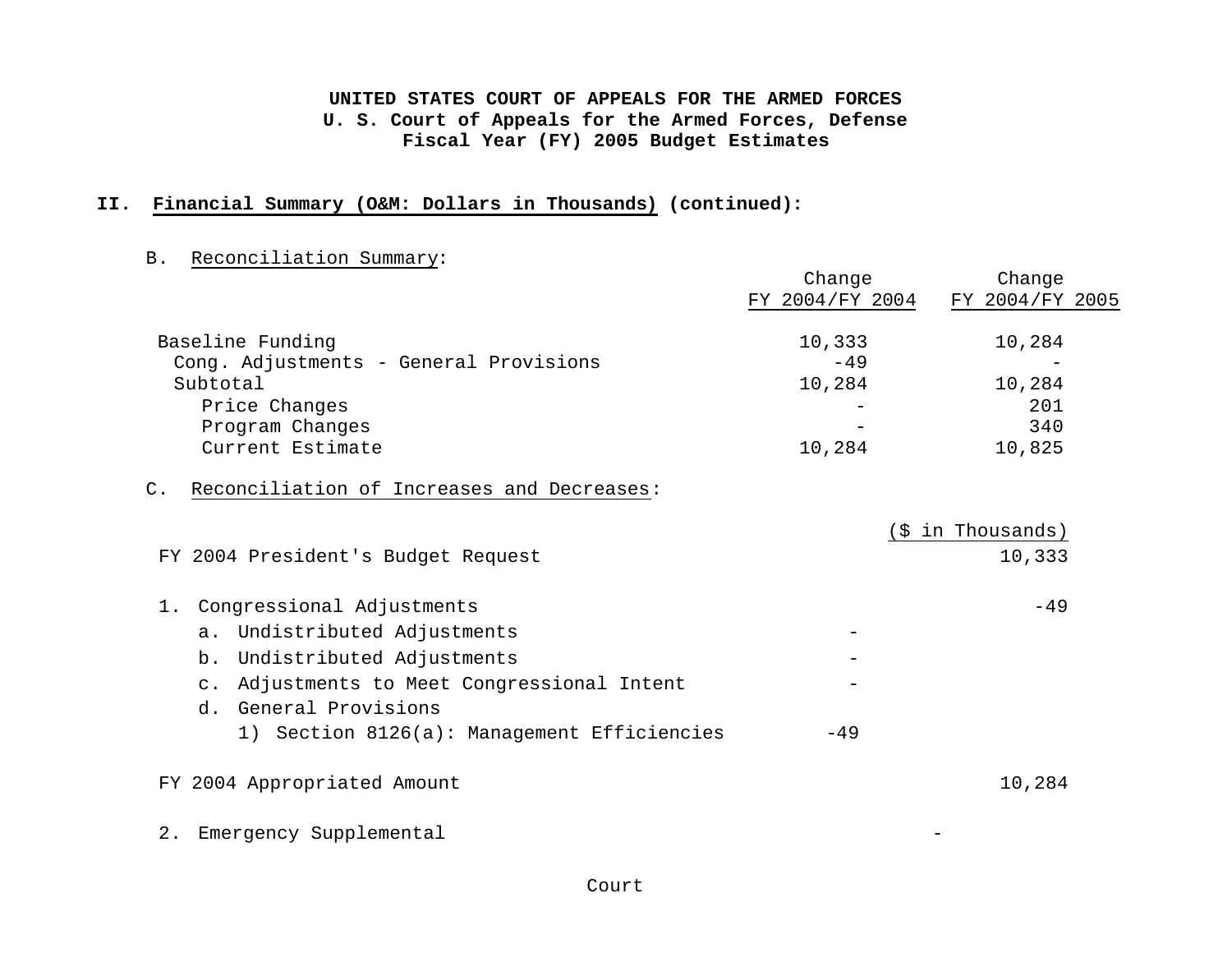## **II. Financial Summary (O&M: Dollars in Thousands) (continued):**

C. Reconciliation of Increases and Decreases (continued):

|                                            |     | (\$ in Thousands) |
|--------------------------------------------|-----|-------------------|
| 3. Fact-of-Life Changes                    |     |                   |
| Baseline Funding                           |     | 10,284            |
| 4. Reprogrammings (Requiring 1415 Actions) |     |                   |
| Revised FY 2004 Estimate                   |     | 10,284            |
| 5. Less: Emergency Supplemental Funding    |     |                   |
| Normalized Current Estimate for FY 2004    |     | 10,284            |
| 6. Price Change                            |     | 201               |
| Functional Transfers<br>$7$ .              |     |                   |
| 8.<br>Program Increases                    |     | 353               |
| a. Annualization of New FY 2004 Program    |     |                   |
| b. One-Time FY 2005 Costs                  |     |                   |
| c. Program Growth in FY 2005               | 353 |                   |
| 1) Civilian Personnel Compensation:        | 36  |                   |
| increase in permanent personnel            |     |                   |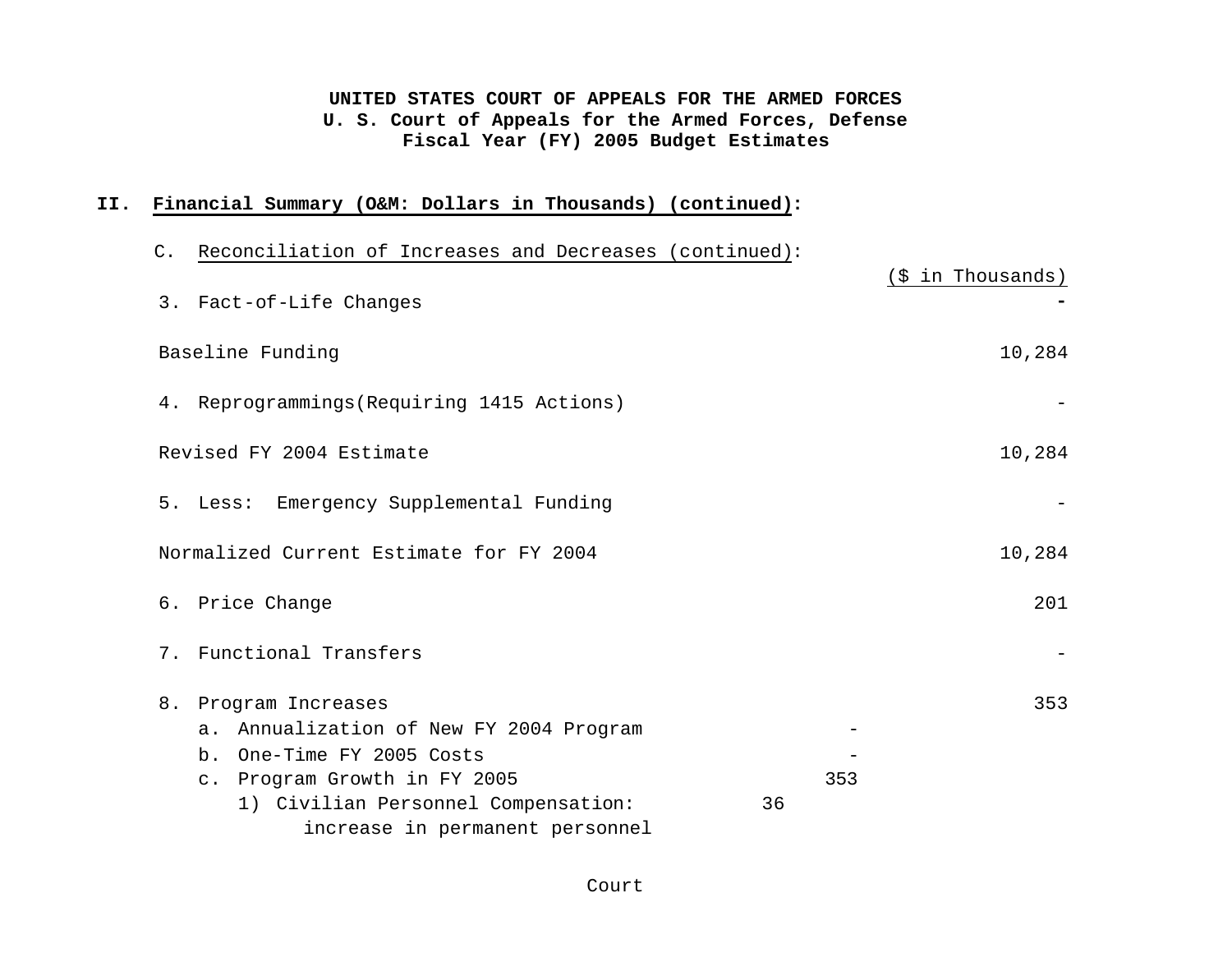#### **II. Financial Summary (O&M: Dollars in Thousands) (continued):**

## C. Reconciliation of Increases and Decreases (continued):

2) Rental Payments to GSA: higher bills 317 due to escalating operating and security costs

| 9. | Program Decreases |                                          |       |        | $-13$ |
|----|-------------------|------------------------------------------|-------|--------|-------|
|    |                   | a. One-Time FY 2005 Costs                |       |        |       |
|    |                   | b. Program Decreases in FY 2005          |       | $-1.3$ |       |
|    |                   | 1) Purchased Communications: minor       |       |        |       |
|    |                   | adjustments to program requirements      |       |        |       |
|    |                   | 2) Supplies and Materials: minor adjust- | $-1$  |        |       |
|    |                   | ments to program requirements            |       |        |       |
|    |                   | 3) Other Intra-Gov't Purchases: minor    | $-1$  |        |       |
|    |                   | adjustments to program requirements      |       |        |       |
|    |                   | 4) Other Contracts decreased to provide  | $-10$ |        |       |
|    |                   | funding to lines with greater need       |       |        |       |
|    |                   |                                          |       |        |       |

FY 2005 Budget Request 2005 810,825

(\$ in Thousands)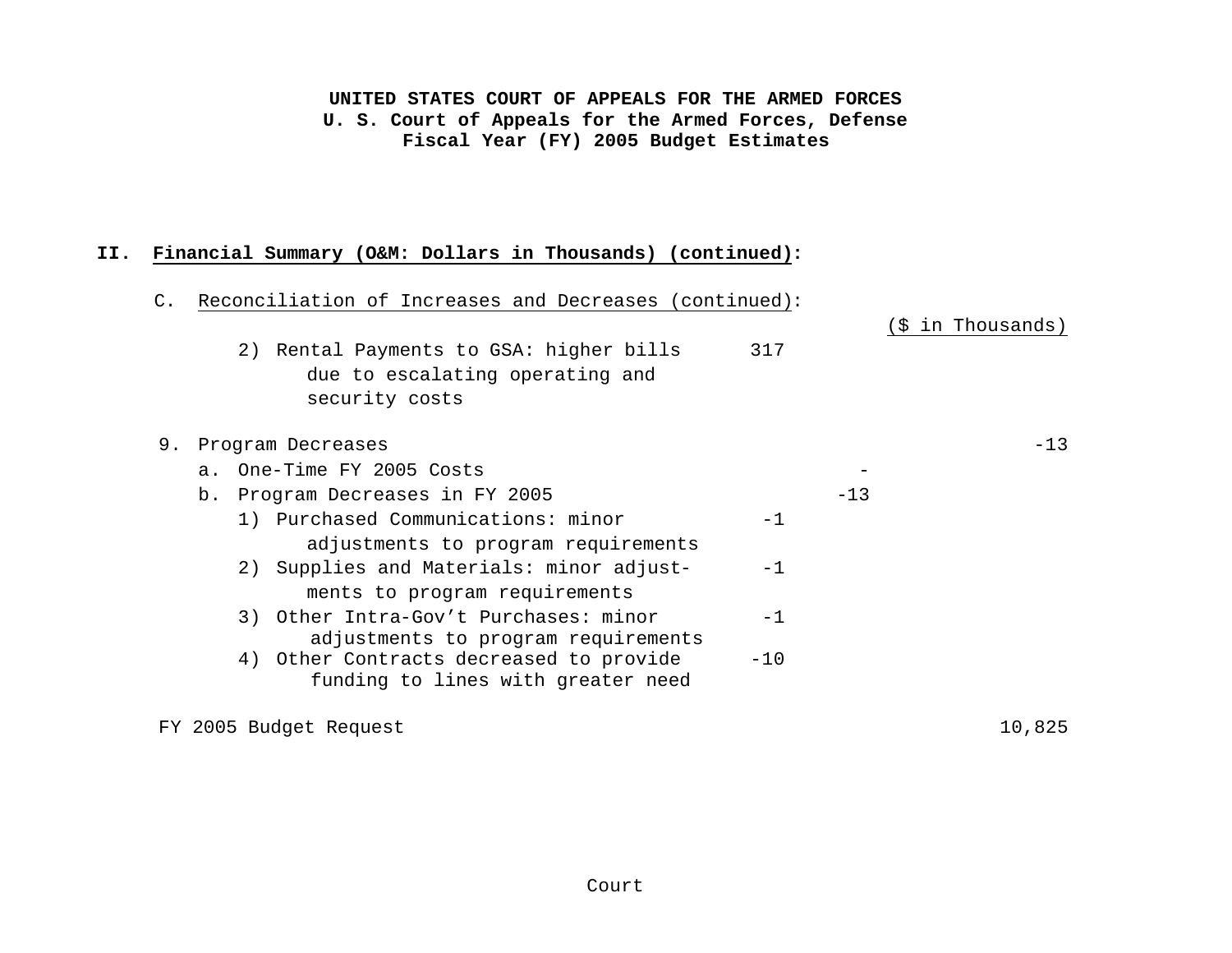#### **Performance Criteria and Evaluation Summary:**

The Court reviews cases from all of the Armed Forces which, for the most part, are derived from various courts of Criminal Appeals. These cases involve the most serious court martial felony convictions and sentences that present legal issues of serious constitutional magnitude, such as death penalty cases, search and seizure issues, the interpretation of international treaty and status of forces agreements, and more recently, the sensitive issues of law relating to the prosecution of individuals for drug abuse on the basis of urinalysis test results, and the prosecution of child sex abuse cases.

While the complexity of the average case will continue to increase, costs in FY 2005 will also rise due to greater security requirements resulting from the terrorist attacks of September 11, 2001. This includes the use of more contracted security personnel and other security services. Finally, rent paid to the General Services Administration (GSA) will increase due to escalating operating and security costs.

| IV.<br>Personnel Summary:                 | FY 2003 | FY 2004 | FY 2005 | Change<br>FY 2004/FY 2005 |
|-------------------------------------------|---------|---------|---------|---------------------------|
| Civilian End Strength (Total)             |         |         |         |                           |
| U.S. Direct Hire                          | 53      | 59      | .59     | $\overline{\phantom{0}}$  |
| Civilian FTEs (Total)<br>U.S. Direct Hire | 53      | 59      | 59      | $\overline{\phantom{0}}$  |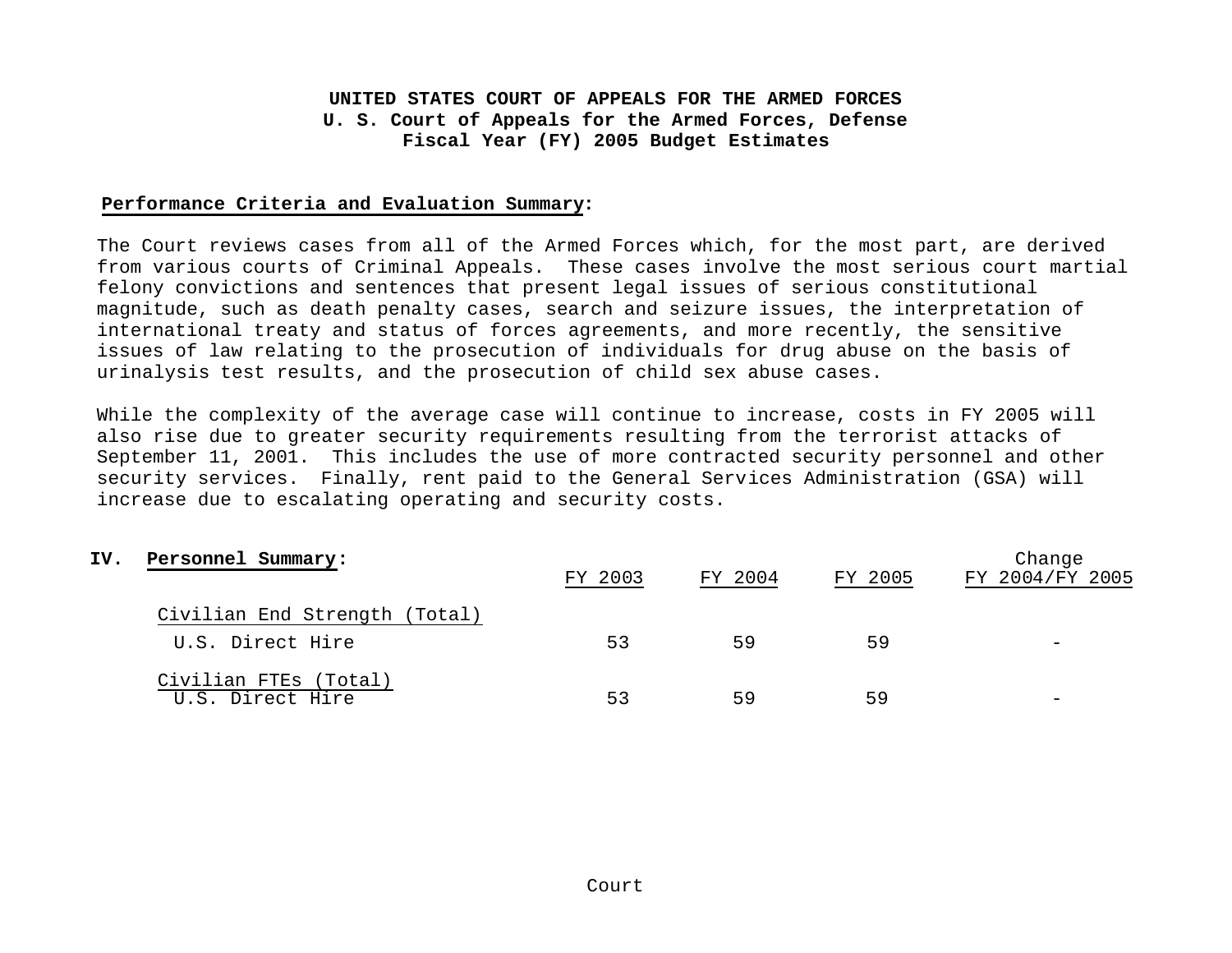| OP-32 Line Items:<br>v.   |         |                   | Change                   |          | Change          |         |          |
|---------------------------|---------|-------------------|--------------------------|----------|-----------------|---------|----------|
|                           |         |                   | FY 2003/FY 2004          |          | FY 2004/FY 2005 |         |          |
|                           | FY 2003 | Price             | Program                  | FY 2004  | Price           | Program | FY 2005  |
|                           | Actual  | Growth            | Growth                   | Estimate | Growth          | Growth  | Estimate |
| 101 Exec, Gen & Spec      |         |                   |                          |          |                 |         |          |
| Schedules                 | 5,737   | 235               | 683                      | 6,655    | 148             | 36      | 6,839    |
| 106 Ben to Former Emp.    |         |                   |                          |          |                 |         |          |
| 308 Travel of Persons     | 69      |                   |                          | 70       |                 |         | 71       |
| 912 SLUC (GSA Leases)     | 871     | 15                | 98                       | 984      | 15              | 317     | 1,316    |
| 913 Purchased Util.       | 47      |                   | $\overline{\phantom{m}}$ | 48       |                 |         | 49       |
| 914 Purchased Comm.       | 55      |                   | $-1$                     | 55       |                 | $-1$    | 55       |
| 920 Supplies& Materials   | 327     | 4                 |                          | 331      | 5               | $-1$    | 335      |
| 921 Printing & Reprod.    | 7       |                   |                          | 7        |                 |         | 7        |
| 922 Equipment Maintenance |         | $\qquad \qquad -$ | 110                      | 110      | 2               |         | 112      |
| 923 Facility Maintenance  | 20      |                   |                          | 20       |                 |         | 20       |
| 925 Equipment Purchases   | 74      |                   |                          | 75       |                 |         | 76       |
| 987 Other Intra-Gov.      |         |                   |                          |          |                 |         |          |
| Purchases                 | 1,141   | 15                |                          | 1,156    | 16              | $-1$    | 1,171    |
| 989 Other Contracts       | 998     | 13                | $-241$                   | 770      | 11              | $-10$   | 771      |
| 998 Other Costs           | 3       |                   |                          | 3        |                 |         | 3        |
| 9999<br>TOTAL             | 9,349   | 286               | 649                      | 10,284   | 201             | 340     | 10,825   |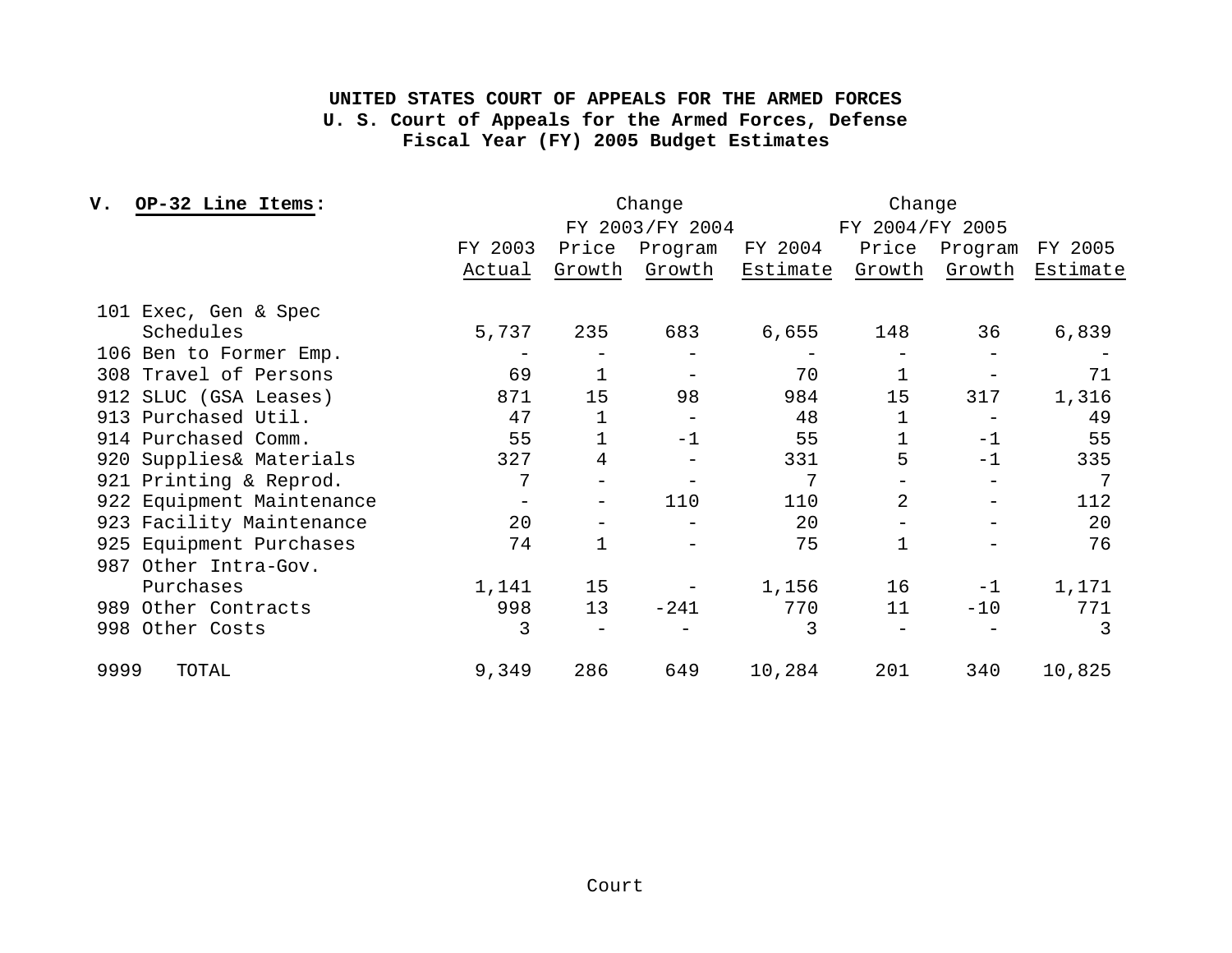## **UNITED STATES COURT OF APPEALS FOR THE ARMED FORCES Fiscal Year (FY) 2005 Budget Estimates U. S. Court of Appeals for the Armed Forces, Defense** SUMMARY OF PRICE AND PROGRAM CHANGES - FY 2004 (Dollars in Thousands)

|      |                                       | Price Change<br>FY 2003 |                          | Program                  | FY 2004                  |         |
|------|---------------------------------------|-------------------------|--------------------------|--------------------------|--------------------------|---------|
|      |                                       | Program                 | Percent                  | Amount                   | Growth                   | Program |
|      | CIVILIAN PERSONNEL COMPENSATION       |                         |                          |                          |                          |         |
| 101  | Exec., General & Special Schedules    | 5,737                   | 4.1                      | 235                      | 683                      | 6,655   |
| 106  | Benefits to Former Employees          |                         |                          |                          |                          |         |
| 199  | Total Civilian Personnel Compensation | 5,737                   | 4.1                      | 235                      | 683                      | 6,655   |
|      | TRAVEL                                |                         |                          |                          |                          |         |
| 308  | Travel of Persons                     | 69                      | 1.3                      | 1                        |                          | 70      |
| 399  | Total Travel                          | 69                      | 1.3                      |                          |                          | 70      |
|      | OTHER PURCHASES                       |                         |                          |                          |                          |         |
| 912  | Rental Payments to GSA (SLUC)         | 871                     | 1.7                      | 15                       | 98                       | 984     |
| 913  | Purchased Utilities (Non-DBOF)        | 47                      | 1.3                      | 1                        |                          | 48      |
| 914  | Purchased Communications (Non-DBOF)   | 55                      | 1.3                      | 1                        | $-1$                     | 55      |
| 920  | Supplies & Materials (Non-DBOF)       | 327                     | 1.3                      | 4                        | $\overline{\phantom{m}}$ | 331     |
| 921  | Printing/Reproduction                 | 7                       | 1.3                      | -                        | $\overline{\phantom{a}}$ | 7       |
| 922  | Equipment Maintenance by Contract     | -                       | 1.3                      |                          | 110                      | 110     |
| 923  | Facility Maintenance by Contract      | 20                      | 1.3                      | $\overline{\phantom{0}}$ |                          | 20      |
| 925  | Equipment Purchases (Non-DBOF)        | 74                      | 1.3                      | 1                        |                          | 75      |
| 987  | Other Intra-Government Purchases      | 1,141                   | 1.3                      | 15                       |                          | 1,156   |
| 989  | Other Contracts                       | 998                     | 1.3                      | 13                       | $-241$                   | 770     |
| 998  | Other Costs                           | 3                       | $\overline{\phantom{0}}$ | -                        | $\qquad \qquad -$        | 3       |
| 999  | Total Other Purchases                 | 3,543                   | $\overline{\phantom{0}}$ | 50                       | $-34$                    | 3,559   |
| 9999 | TOTAL                                 | 9,349                   |                          | 286                      | 649                      | 10,284  |